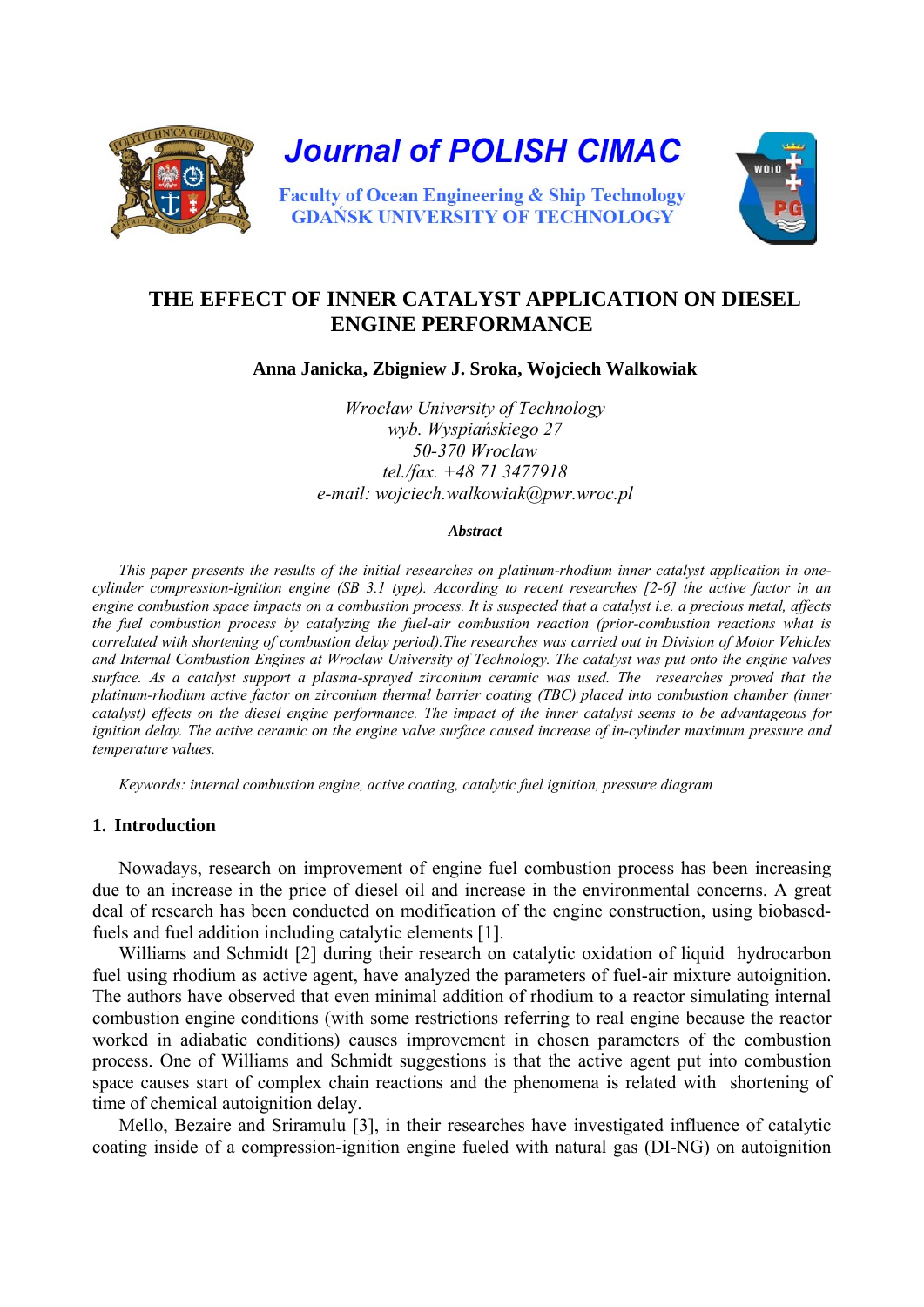delay. The authors have proved that the catalyst coating in combustion space may improve the engine efficiency.

Based on references  $[2 - 6]$  it is possible to conclude that modification of combustion space by catalytic active agent implementation may, with significant probability, causes shortening of fuelair mixture autoignition delay time in the internal combustion engine.

It is suspected that the active agent i.e. a precious metal affects the fuel combustion process by catalyzing the fuel-air combustion reaction, especially prior-combustion reactions what is correlated with shortening of combustion delay period.

The researches on an active ceramic application inside the combustion chamber of the internal combustion engines have been provide in Division of Motor Vehicles and Internal Combustion Engines at Wroclaw University of Technology for last few years. The inner catalyst is a solution based on implementation of active factor on chosen engine elements (glow plugs, piston and engine valves) to improve the combustion process [5,6].

Thick plasma sprayed thermal barrier coatings (TBC) is used as a catalyst support. zirconium, yttrium-stabilized ceramic, because of its special properties, is well known, suitable for thermal and hot corrosion protection material which is often use for diesel engines applications. In addition, they represent potential solutions to increase the engine efficiency, in terms of higher combustion temperature and reduced cooling air flow, and to reduce the fuel consumption [7].

The aim of this research was analysis of the effect of the platinum-rhodium inner catalyst on diesel engine performance.

#### **2. Experiment**

The researches was carried out in the Division of Motor Vehicles and Internal Combustion Engines laboratory of Wroclaw University of Technology. A one-cylinder SB 3.1.type diesel engine was employed as the research engine. The lay-out of the engine test bed is presented on figure 1.



*Fig. 1. The lay-out of the research test bed*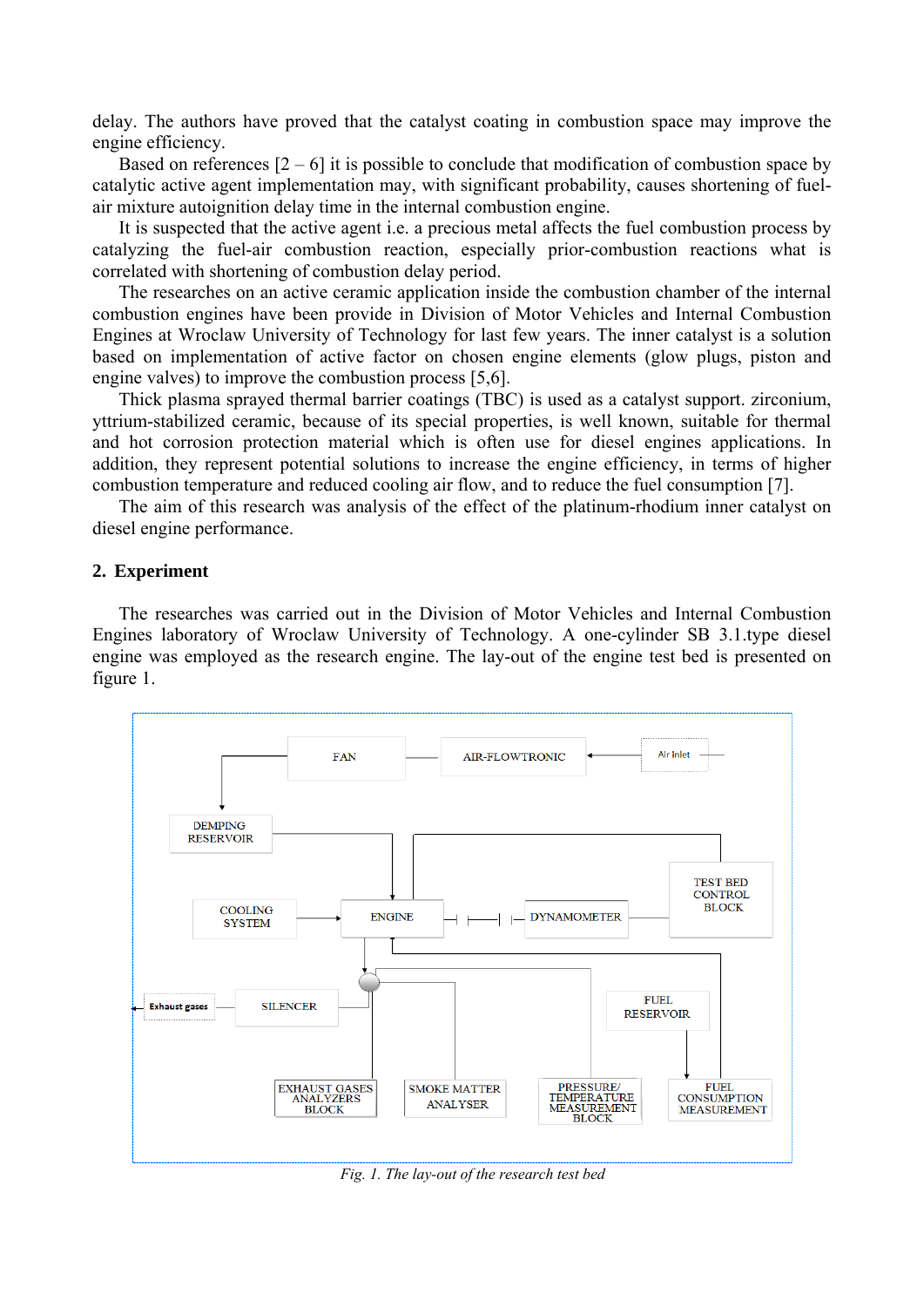The test bed was equipped with in-cylinder pressure and temperature measurement system. The system for data register and acquisition based on measurement channel with piezoelectric sensor, impulses amplifier, oscilloscope and software for signal processing software. Each pressure diagram has been averaging of 600 to 800 diesel engine cycles.

The engine modification was platinum-rhodium application on the engine valves surface. Plasma-sprayed, zirconium ceramic coating was used as a catalyst support. The ceramic coating acted simultaneously as a thermal barrier caused a local temperature increase.

The direct signals was put into several mathematical transformations connected with signal filtering and measurement channel calibration to eliminate potential disturbances. In the signal filtering process the signal aggregating method and average values weighting method were used.

The methods error was estimated as 0,01 MPa for range 0 to 5 MPa and 0,03 MPa for range 0 to 10 MPa. The difference in error level is an effect of signal transformations on values of pressure for various signal amplifications in the amplifier and the oscilloscope.

The tests were done for chosen engine speeds: 1200 rpm, 1400 rpm and 1600 rpm and crank angle degrees of fuel injection advance: 20 deg, 23 deg and 27 deg in crank angle. Two states of engine work were studied and compared: without and with inner catalyst. Average real operational engine load, 47,7 Nm, was chosen for pressure diagram analysis for each engine speed.

## **3. Results and discussion**

Some results of the researches are presented on diagrams (fig. 2 - fig. 12) and in the tables  $(tab. 1 - tab. 3)$ .

When engine run without the modification the combustion pressures measurements indicate typical performance for the engine type, comparable to producer data, what is shown on the figure 2 and 3.



*Fig 2.The pressure diagram for various fuel injection advances, engine without catalyst; engine speed: 1200 rpm*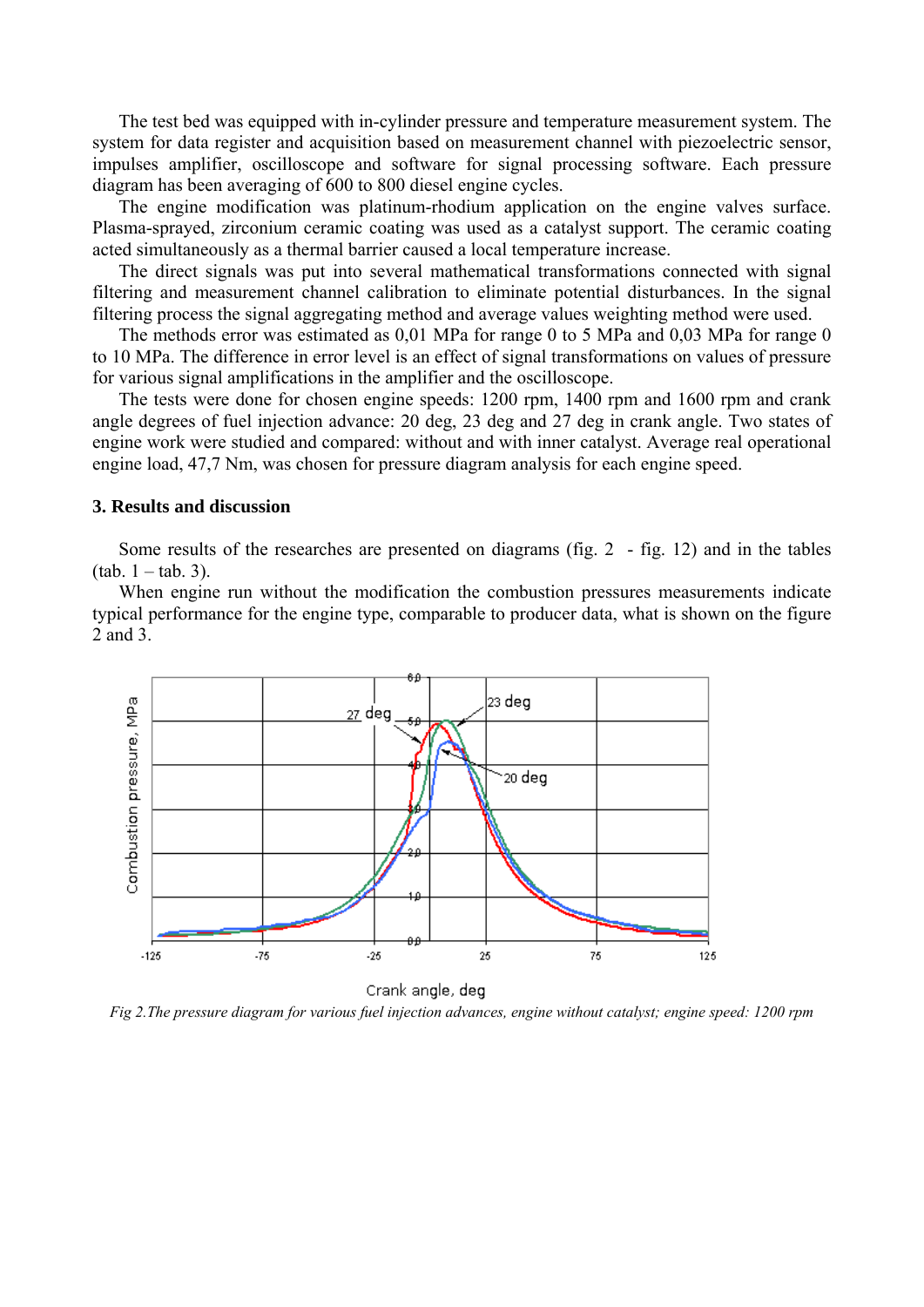

*Fig 3. The pressure diagram for various fuel injection advances, engine without catalyst; engine speed: 1600 rpm* 

Higher values of maximum pressure was measured for higher angle for different fuel injection advances (higher for 27 deg of crank angle than 20 deg). Higher values of crank angle causes faster combustion ignition.

 After catalyst application insignificant changes was observed (fig. 4 and 5) but the tendency of engine pressure performance is comparable to basic state: the higher crank angle degree the higher maximum pressure values are observed (the higher crank angle degree the faster combustion ignition and higher pressure to crank angle ratio  $dp/d\alpha$ ).



*Fig 4. The pressure diagram for various fuel injection advances, engine with catalyst; engine speed: 1200 rpm*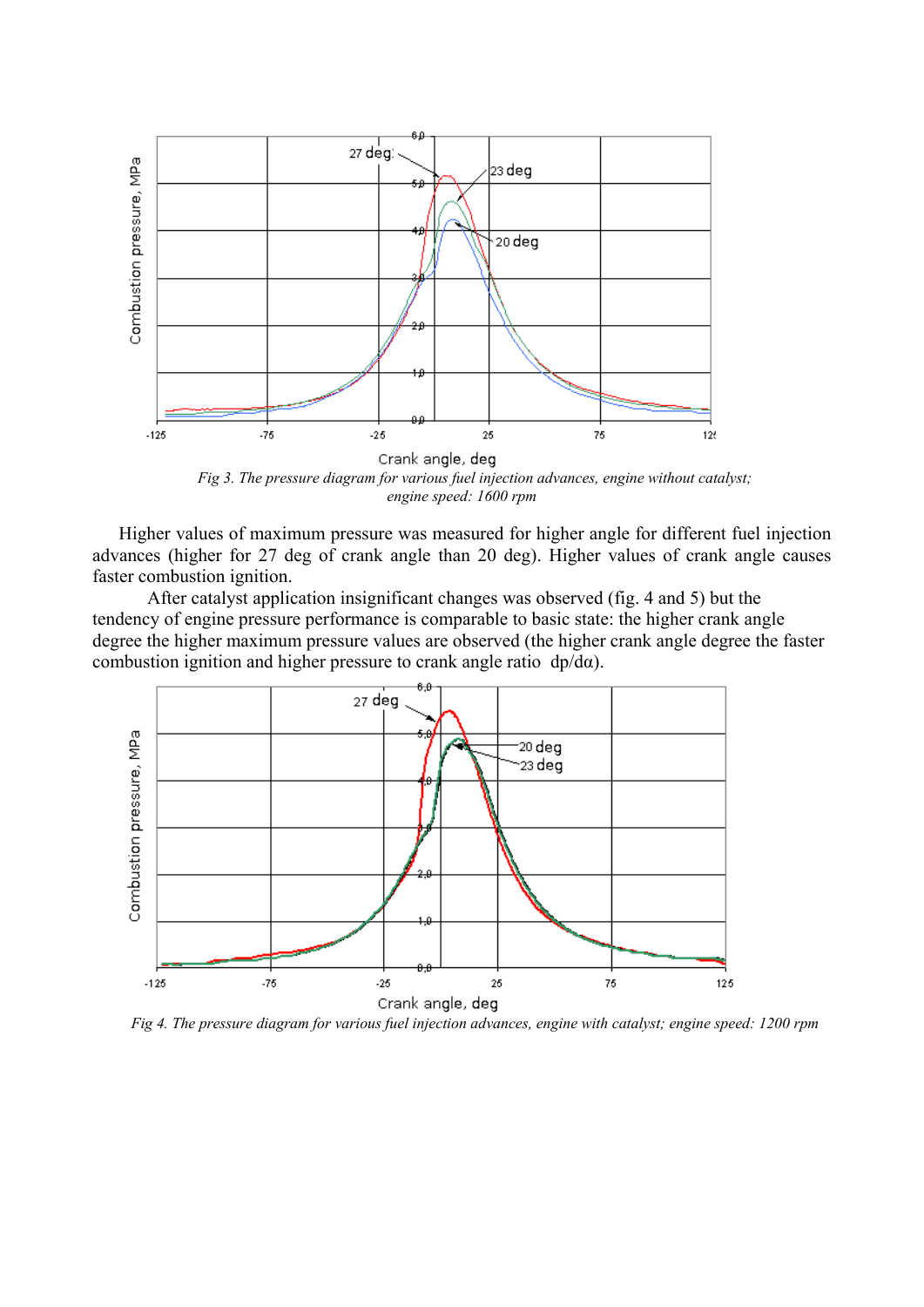

*Fig 5. The pressure diagram for various fuel injection advances, engine with catalyst; engine speed: 1600 rpm*

The comparison of the results shown on the figures 2 and 3 (engine without catalyst) with figures 4 and 5 (engine with active ceramic coating on the engine valves surface) shows that inner catalyst application caused higher maximum pressures in combustion chamber and faster combustion ignition was observed. Ratio dp/dα of the fuel combustion process were comparable for both states of engine work. Maximum pressure values was decreasing while engine speed was increasing.

The maximum in-cylinder pressures for both engine states on each analyzed engine speed are presented in table 1.

|                                               | Maximum in-cylinder pressure, MPa |               |                     |               |                     |               |  |
|-----------------------------------------------|-----------------------------------|---------------|---------------------|---------------|---------------------|---------------|--|
|                                               | $1200$ rpm                        |               | $1400$ rpm          |               | $1600$ rpm          |               |  |
| Crank angle<br>fuel injection<br>advance, deg | Without<br>catalyst               | With catalyst | Without<br>catalyst | With catalyst | Without<br>catalyst | With catalyst |  |
| $-20$                                         | 4,59                              | 4,97          | 4,48                | 4,76          | 4,27                | 4,59          |  |
| $-23$                                         | 5.06                              | 5,03          | 4,85                | 4,91          | 4,73                | 4,65          |  |
| $-27$                                         | 5,03                              | 5,57          | 4,76                | 5,30          | 5,30                | 5,30          |  |

*Tab. 1. The maximum in-cylinder pressure, MPa, for various engine speeds and both states of engine work* 

The values of crank angle fuel injection advance, presented in table 2, indicate on phenomena of inner catalyst impact on ignition delay. Combustion ignition is also function of engine speed: the higher engine speed the closer to TDC fuel combustion process starts.

*Tab. 2. The ignition of the combustion process, crank angle before TDC, deg, MPa, for various engine speeds and both states of engine work* 

|                                               | Start of the combustion process, crank angle fuel injection advance, deg |               |                     |               |                     |               |  |
|-----------------------------------------------|--------------------------------------------------------------------------|---------------|---------------------|---------------|---------------------|---------------|--|
|                                               | $1200$ rpm                                                               |               | $1400$ rpm          |               | $1600$ rpm          |               |  |
| Crank angle<br>fuel injection<br>advance, deg | Without<br>catalyst                                                      | With catalyst | Without<br>catalyst | With catalyst | Without<br>catalyst | With catalyst |  |
| $-20$                                         | $-1,10$                                                                  | $-4,70$       | $-3,40$             | $-4.20$       | $-2.30$             | $-5,60$       |  |
| $-23$                                         | $-3,24$                                                                  | $-4,96$       | $-4,19$             | $-4,58$       | $-2,86$             | $-3,82$       |  |
| $-27$                                         | $-11,00$                                                                 | $-11,80$      | $-11,20$            | $-11,20$      | $-9,50$             | $-11,00$      |  |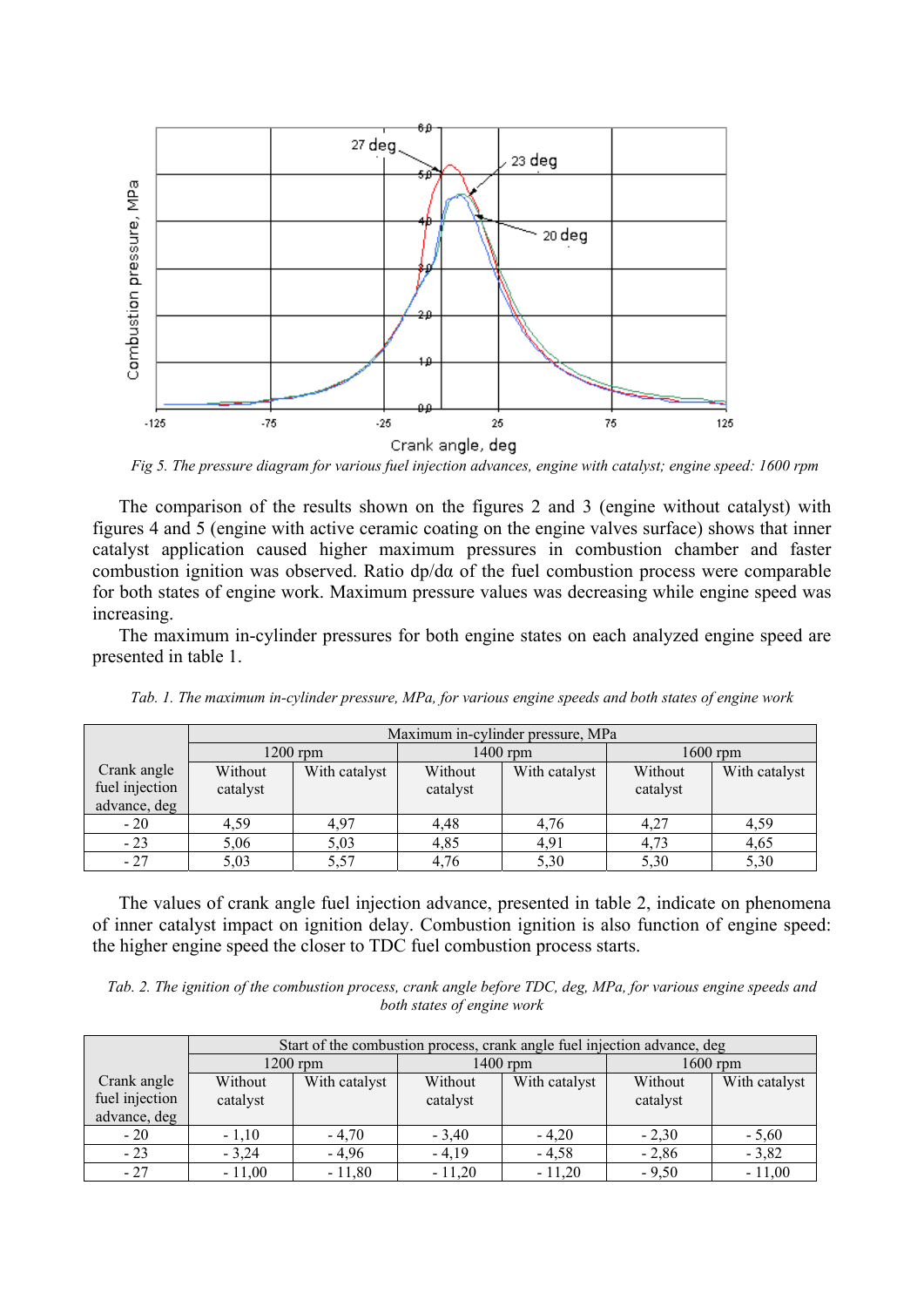The changes in pressure to crank angle ratio ( $dp/d\alpha$ ), presented in table 3, show that for 20 and 23 degrees of crank angle before TDC, the ratio values are higher when engine worked with platinum/rhodium catalyst on the engine valves surface in comparison to state without the engine modification. Only for 27 deg of crank angle and the lower engine speed the relation was opposite. The phenomena needs to be explained in future researches.

|             | $dp/d\alpha$ , MPa/deg |               |          |               |          |               |
|-------------|------------------------|---------------|----------|---------------|----------|---------------|
|             | $1200$ rpm             |               | 1400 rpm |               | 1600 rpm |               |
| Crank angle | Without                | With catalyst | Without  | With catalyst | Without  | With catalyst |
| before TDC, | catalyst               |               | catalyst |               | catalyst |               |
| deg         |                        |               |          |               |          |               |
| $-20$       | 0,43                   | 0.43          | 0,33     | 0,33          | 0,25     | 0,32          |
| $-23$       | 0.29                   | 0,47          | 0,20     | 0.47          | 0,31     | 0,35          |
| $-27$       | 0.64                   | 0,36          | 0,84     | 0,75          | 0,57     | 0,64          |

*Tab. 3. The ratio of dp to dα, MPa/deg, for various engine speeds and both states of engine work* 

The thermodynamic state of the medium in combustion chamber is determine by Three parameters: pressure, temperature and volume. Two of them: pressure and volume as direct parameters are known as parameters indicates direct on engine performance. The third parameter, temperature, in engine measurements is define by mathematical rules because pressure and volume changes are easier and more precise tool for temperature measurement than using direct sensor of this parameter. By using data of pressure value, state of engine work, engine speed and specific fuel consumption etc,. it is possible to get knowledge about the temperature behavior in the combustion chamber. The example of that estimation is presented on figure 6.



*Fig 6.The in-cylinder pressures and temperatures versus crank angle (example)*

In following figures (7 to 10) the in-cylinder temperatures values are presented versus various crank angle degrees.

In case of 20 deg of crank angle (fig. 7 and 8), for both engine speeds, the higher values of temperature was observed for engine equipped with inner catalyst. Also ignition of the combustion process started faster. Simultaneously with engine speed increase the temperature of medium in the combustion chamber was increasing.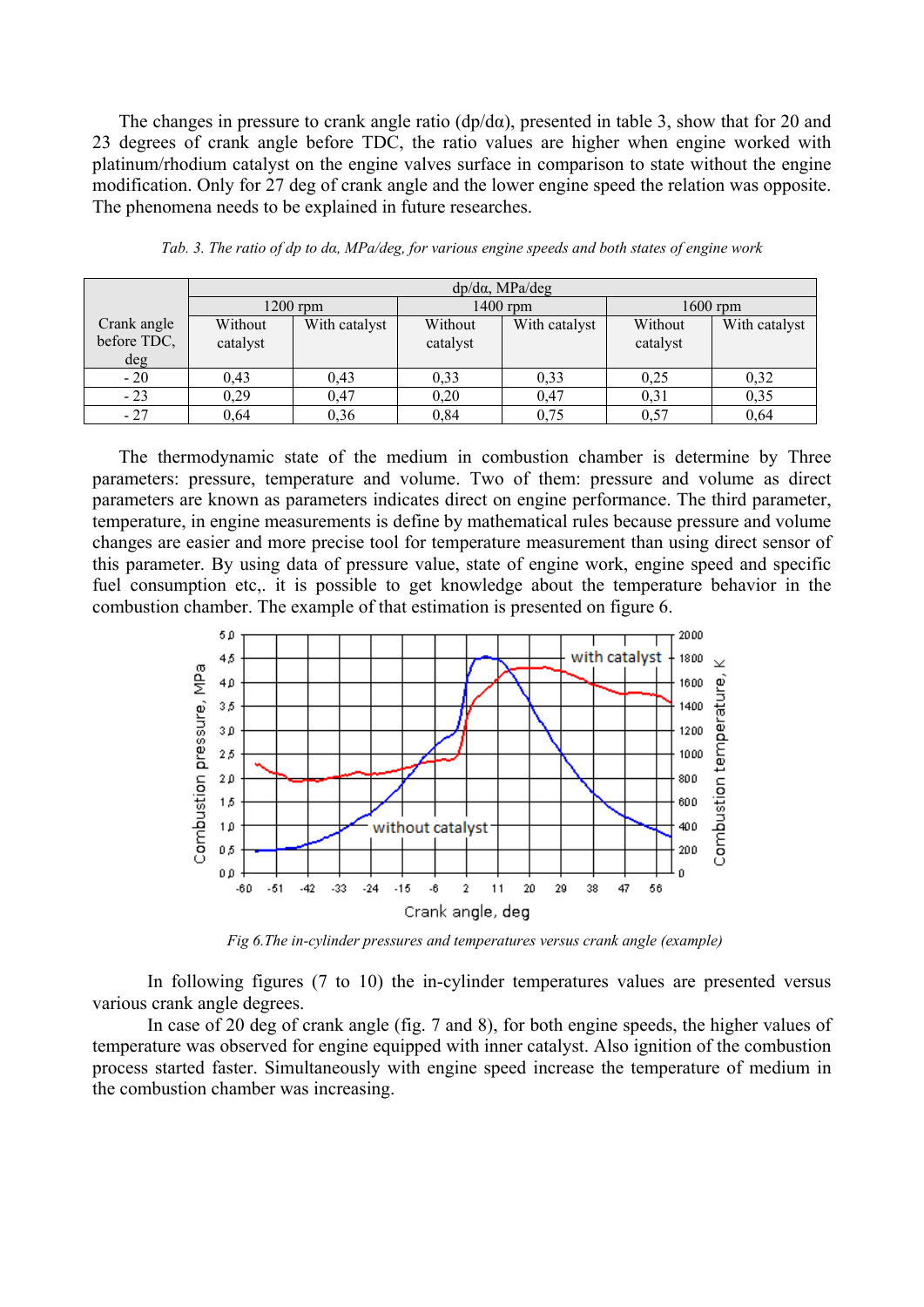

*Fig 7.The in-cylinder temperatures versus crank angle for engine without and with inner catalyst application, engine speed: 1200 rpm, crank angle fuel injection advance : 20 deg* 



*Fig 8.The in-cylinder temperatures versus crank angle for engine without and with inner catalyst application, engine speed: 1600 rpm, crank angle fuel injection advance: 20 deg* 

In case of 27 deg of crank angle various temperature states were observed (fig 9 and 10). When engine speed was 1200 rpm the engine with inner catalyst was achieving higher combustion temperatures than in basic state. The ignition of the combustion process was observed in comparable crank angle momentum. The opposite situation was observed when engine worked with the higher engine speed (1600 rpm). This phenomena could be explained by different behavior of the active agent placed in combustion space, depend on engine conditions and should be investigate in future researches.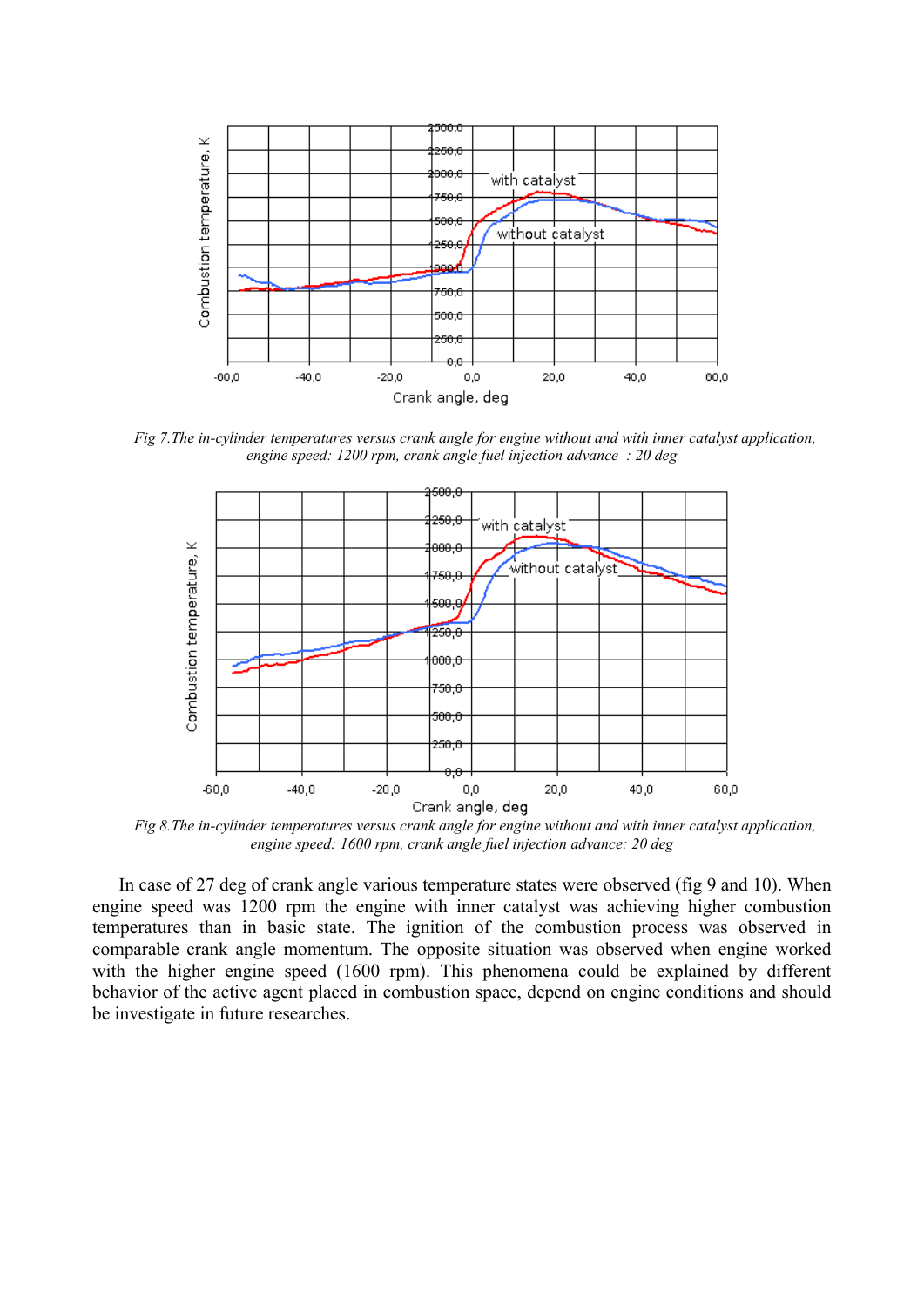

*Fig 9. The in-cylinder temperatures versus crank angle for engine without and with inner catalyst application, engine speed: 1200 rpm, crank angle fuel injection advance: 27 deg* 



*Fig 10. The in-cylinder temperatures versus crank angle for engine without and with inner catalyst application, engine speed: 1600 rpm, crank angle fuel injection advance: 27 deg*  The maximum in-cylinder temperatures variation is shown on figures 11 and 12.



*Fig 11.The in-cylinder temperatures versus crank angle and engine speed, without ((left) and with (right) inner catalyst application*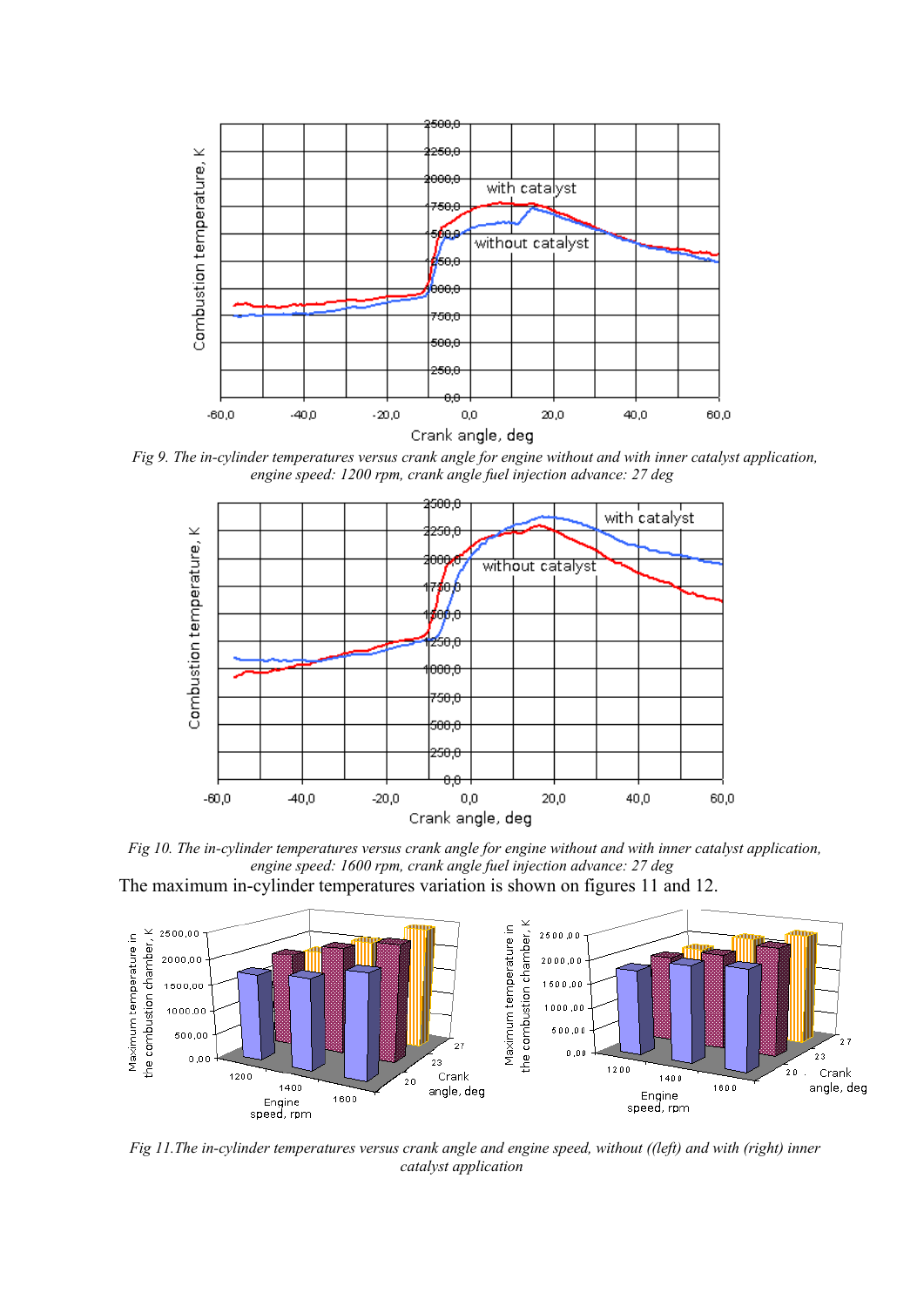

*Fig 12.The in-cylinder temperatures versus engine speed, for both engine states (with and without catalyst) and various crank angle degrees* 

The results of in-cylinder temperature analysis indicates on effect of inner catalyst application on engine performance but trends of the engine parameters variations and their explanation should be investigate in the future research.

## **4. Conclusions:**

- 1. The platinum/rhodium active factor on zirconium thermal barrier coating placed into combustion chamber (inner catalyst) effects on the diesel engine performance.
- 2. The impact of the inner catalyst seems to be advantageous for ignition delay.
- 3. The active ceramic on the engine valve surface caused increase of in-cylinder maximum pressure and temperature values.
- 4. To determine and explain trends of pressure and temperature values changes versus engine parameters the researches on inner catalyst application should be continue and developed.

## **References:**

- [1] Keskin A., Guru M., Altıparmak D.: *Influence of tall oil biodiesel with Mg and Mo based on diesel engine performance and emission*, Bioresource Technology 99 (2008) 6434–6438
- [2] Williams K. A., Schmidt L.D.: Catalytic autoignition of higher alkane partial oxidation on Rhcoated foams, Applied Catalysis A: General 299 (2006), pp. 30-45
- [3] Mello J.P., Bezaire D., Sriramulu S.: Performance and Economics of Catalytic Glow Plugs and Shields in Direct Injection Natural Gas Engines for the Next Generation Natural Gas Vehicle Program; Final Raport, National Renewable Energy Laboratory, Cambridge, Massachusetts, August 2003, NREL/SR-540-34286
- [4] Peucheret S., Feaviour M., Golunski S.: Exhaust-gas reforming using precious metal catalysts; Applied Catalysis B: Environmental 65 (2006) 201-206
- [5] Walkowiak W., Szynalski K. :The effectiveness of starting heater plug with active ceramic coating; Journal ok Kones; Powertrain and Transport, vol.13, No 3, Warsaw 2006